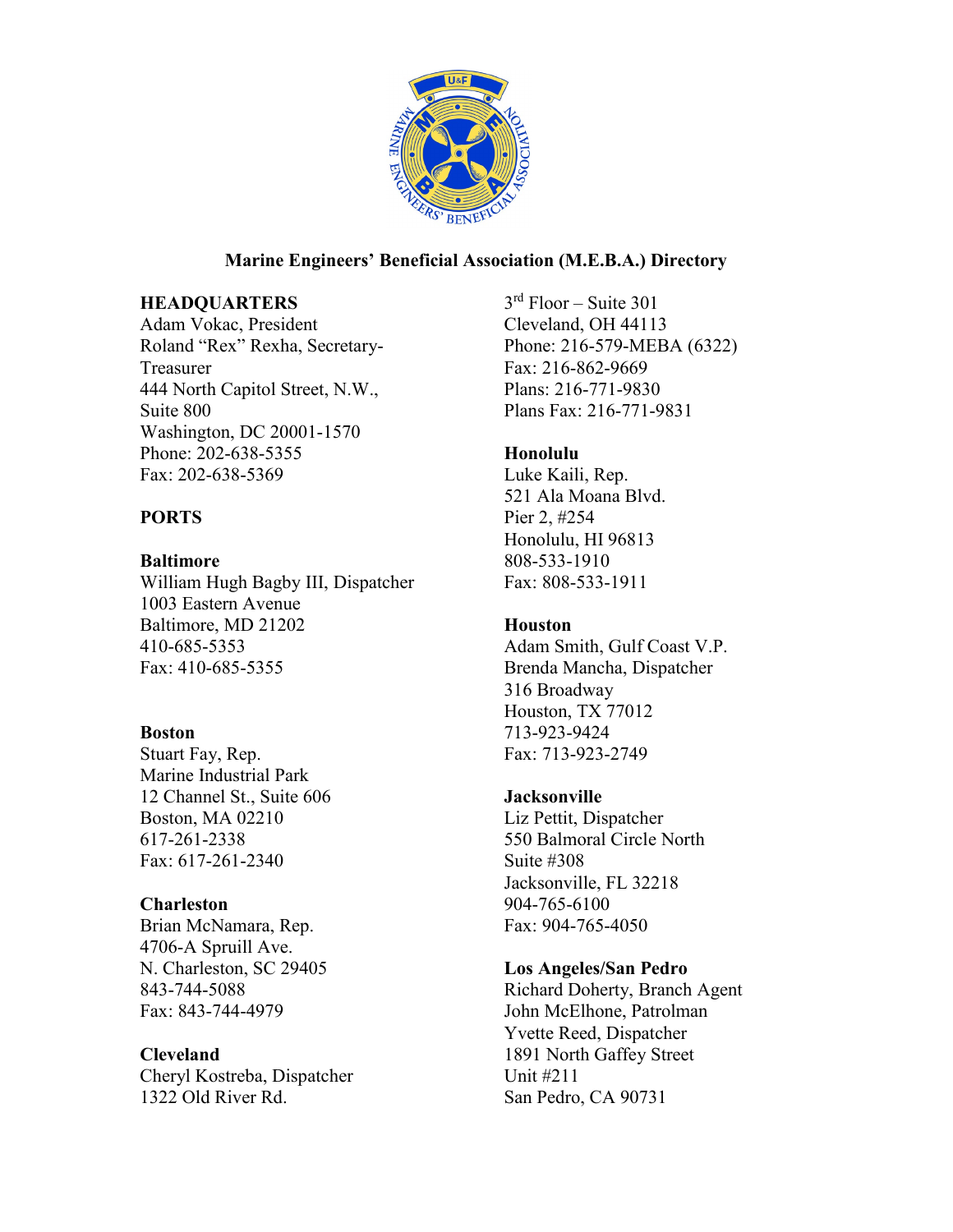310-548-7358 Plans: 310-547-1264 Fax: 310-984-1409

## **New Orleans**

Dan Gifford, Rep./Dispatcher 811 Carondelet St. New Orleans, LA 70130 504-523-1884 Fax: 504-523-6911 Plans: 504-523-5542

#### **New York/New Jersey**

Jason Callahan, Atlantic Coast V.P. Nico Sermoneta, Patrolman Katherine Cestaro, Dispatcher 37 Edward Hart Drive Jersey City, NJ 07305 201-433-7700 Fax: 201-433-7959

## **Norfolk**

Jack S. Menendez, Branch Agent/ Govt. Fleet Rep. Ola Lassley, Asst. Govt. Fleet Rep./Dispatcher Rhonda Warman, Plans Rep. 6325 North Center Drive Suite 100 Norfolk, VA 23502-4007 757-440-1820 Fax: 757-489-4126 Plans: 757-440-2427

#### **San Francisco/Oakland**

Claudia Cimini, Executive V.P. Max Alper, Patrolman Michelle McGlaston, Dispatcher 548 Thomas L. Berkley Way Oakland, CA 94612 Office: 510-291-4912 Dispatcher: 510-291-4917 Fax: 510-835-0384 Plans: 510-291-4919 Plans Fax: 510-992-6121

## **Seattle**

Jeff Duncan, Branch Agent Kevin Cross, Patrolman Eric Winge, WSF Rep. Joshua Hahn, Dispatcher 5210 12<sup>th</sup> Street East Fife, Washington 98424 206-762-0803 Fax: 206-762-6163

## **Tampa**

Nicole Greenway, Branch Agent Glenn Buettner, Rep./Dispatcher 4333 South 50<sup>th</sup> Street Tampa, FL 33619 813-247-7223 Fax: 813-247-6297

## **M.E.B.A. 24-hr. Hotline**

 **(***For Emergencies***) 1-888-519-0018** 

#### **M.E.B.A. PLAN OFFICE**

### **M.E.B.A. Benefit Plans**

Ann Gilchrist, Administrator 1007 Eastern Ave. Baltimore, MD 21202 410-547-9111 Toll Free: 800-811-6322 Fax: 410-385-1813 [www.mebaplans.org](http://www.mebaplans.org/)

#### **M.E.B.A. Travel Program**

Carly Marafioti, Coordinator 877-324-6322

## **DIAGNOSTIC CENTERS**

**Baltimore**  1005 Eastern Ave. Baltimore, MD 21202 410-547-9111 (x1277/1278)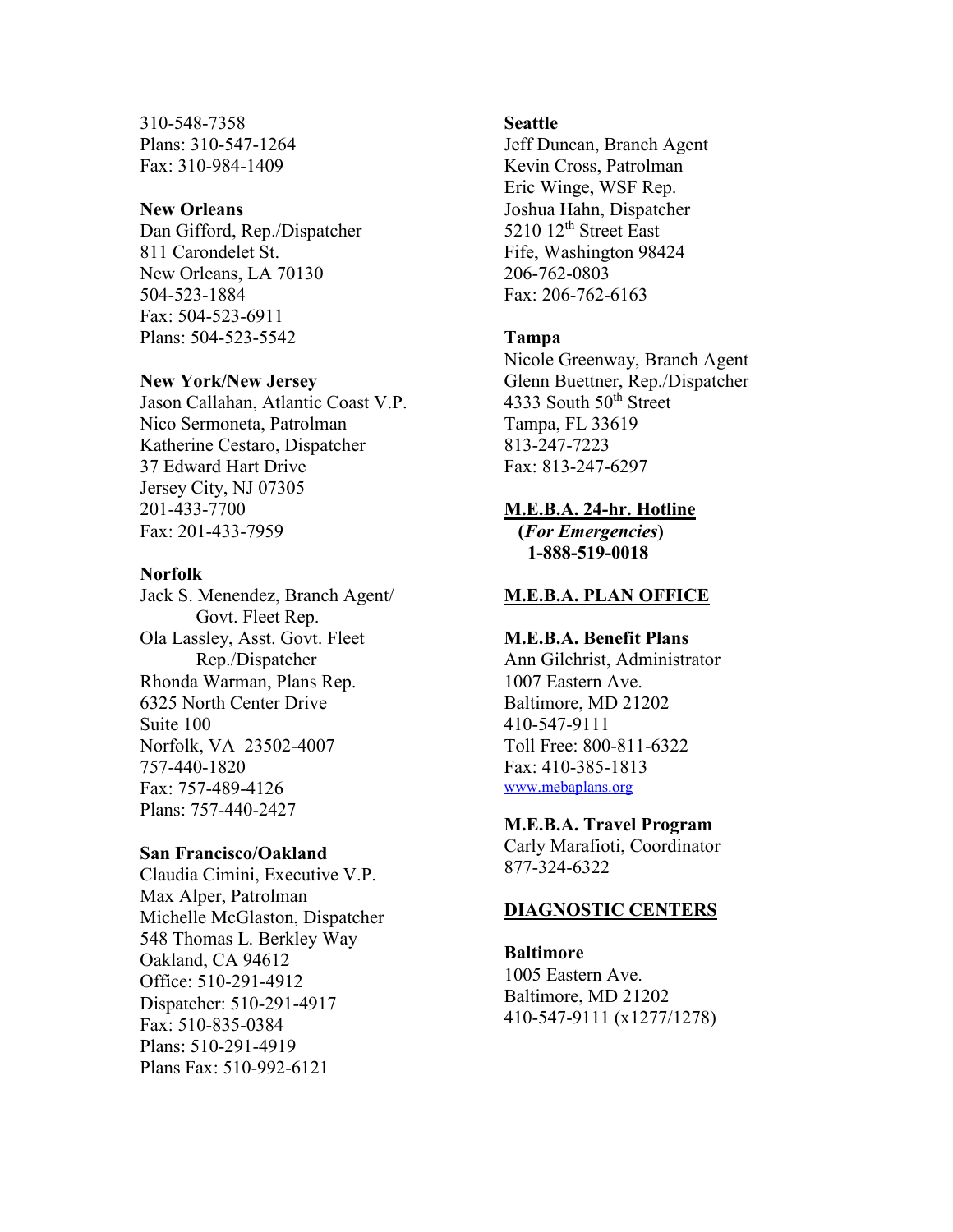## **Oakland**

548 Thomas L. Berkley Way, Suite 201 Oakland, CA 94612 510-663-6810 Fax: 510-663-6818

## *Alternate Gulf Coast Clinic Sites*

**American Family Care Urgent Care-Houston**  5568 Weslayan Street Houston, TX 77005

713-666-7050

# **American Family Care Urgent Care-Tampa** 6182 Gunn Hwy Tampa, FL 33625 813-960-1100

**West Jefferson Industrial Medicine, LLC** 107 Wall Blvd, Suite A Gretna, LA 70058 504-433-5070

# **M.E.B.A. DIVISIONS**

## **City & Borough of Juneau (CBJ)**

Ben Goldrich, Rep. 130 Seward St., Suite 304 Juneau, AK 99801 907-331-3123 Fax: 907-202-5322

# **Professional, Office & Industrial Division (POID)**

April Fleischer, POID Rep. 21809 Longs Peak Ln. Parker, CO 80138 720-283-1568 Fax: 720-283-1569

## **M.E.B.A. TRAINING**

**Calhoon M.E.B.A. Engineering School** 27050 St. Michaels Rd. Easton, MD 21601 410-822-9600 Fax: 410-822-7220

## **M.E.B.A. AFFILIATES**

**Association for Los Angeles**

**Deputy Sheriffs (ALADS)** Ronald Hernandez, President Robert Sass, Vice-President 2 Cupania Circle Monterey Park CA 91755 Phone: 323-213-4005 [www.alads.org](http://www.alads.org/)

#### **Association of Public Defender Investigators (APDI)**

P.O. Box 365 South Pasadena, CA 91031 626-790-5878 <https://www.apdi-union613.com/>

# **California Association of**

**Professional Employees (CAPE)**  Carlos Clayton, President Lisa Andres, Vice President 1910 W. Sunset Blvd., Suite 600 Los Angeles, CA 90026 213-484-0400 [www.capeunion.org](http://www.capeunion.org/)

### **Ferry Agents, Supervisors and Project Administrators Association (FASPAA)**

Dennis Duff, President Diane Leggett, Treasurer P.O. Box 16361 Seattle, WA 98116-0361 206-799-1874